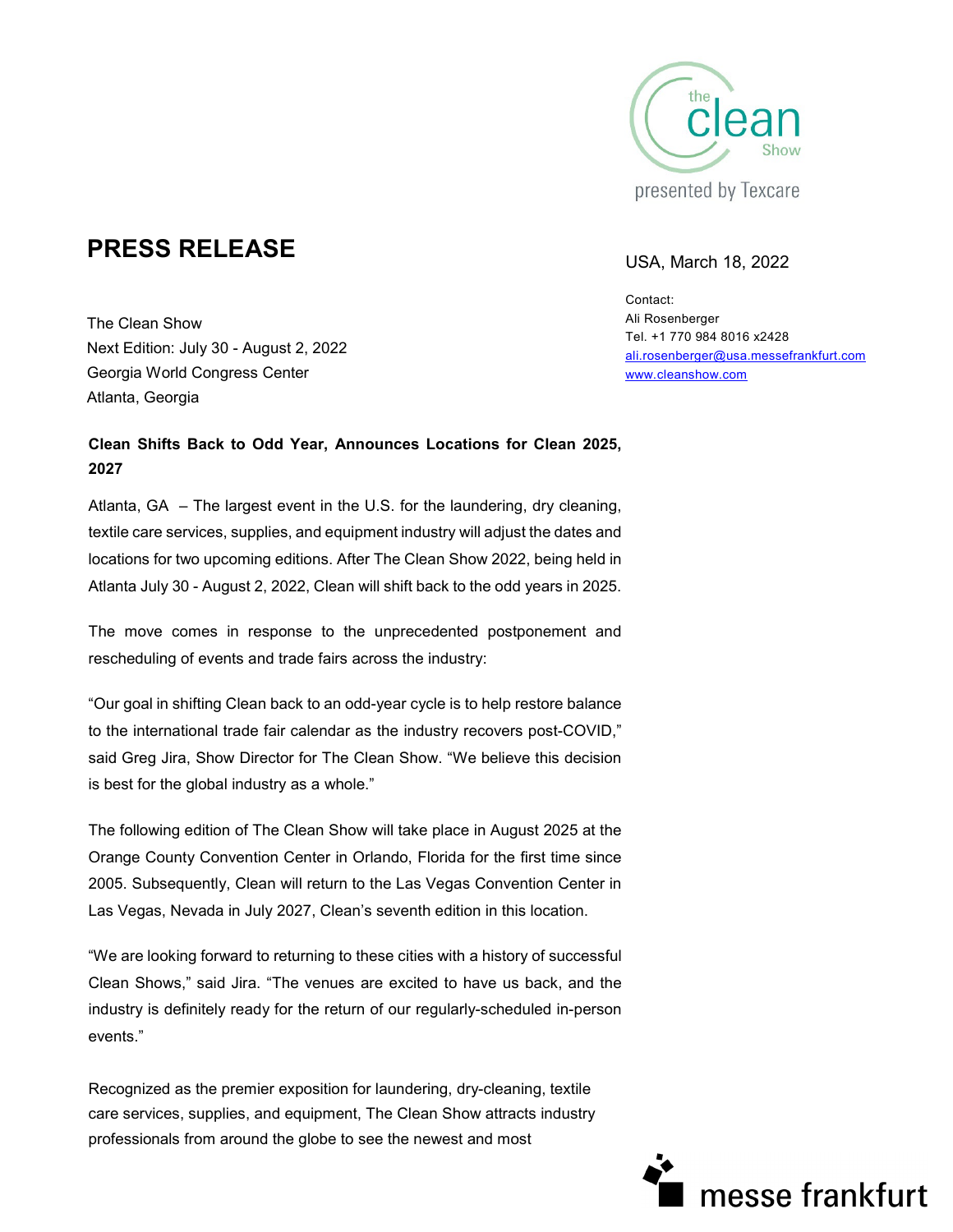technologically advanced products the industry has to offer, featuring unmatched networking opportunities, live demonstrations for all segments of the industry, and more. In addition to exhibits, the show offers educational seminars on the latest technology, business management, sustainability, and more.

[Registration](https://www.compusystems.com/servlet/ar?evt_uid=199&TrackCode=PR2) is currently open for the next edition of The Clean Show, which will take place this summer in Atlanta, Georgia. For more information, please visit the show's website. Clean still has exhibition opportunities available, but space is almost sold out. Companies interested in reserving a booth should contact Jewell Kowzan, Jewell.Kowzan@usa.messefrankfurt.com.

The Clean Show is organized in collaboration with five industry-leading associations: Association for Linen Management (ALM), Coin Laundry Association (CLA), Dry-cleaning & Laundry Institute (DLI), Textile Care Allied Trades Association (TCATA), and Textile Rental Services Association of America (TRSA).

Thank you for your coverage and support of The Clean Show. For further information, images or interview inquiries, please contact Ali Rosenberger: [ali.rosenberger@usa.messefrankfurt.com.](mailto:ali.rosenberger@usa.messefrankfurt.com)

### **Stay connected:**

Facebook:<https://www.facebook.com/thecleanshow/> Twitter:<https://twitter.com/TheCleanShow> Instagram:<https://www.instagram.com/thecleanshow/> LinkedIn:<https://www.linkedin.com/company/the-clean-show>

### **###**

### **Background information on Messe Frankfurt**

The Messe Frankfurt Group is the world's largest trade fair, congress and event organizer with its own exhibition grounds. The Group employs approximately 2,300\* people at its headquarters in Frankfurt am Main and in 30 subsidiaries around the world. In 2021, the company had to contend with the challenges posed by the pandemic for the second consecutive year. Annual sales will be approximately €140\* million after having been as high as €736 million in 2019 before the pandemic. Even in difficult times